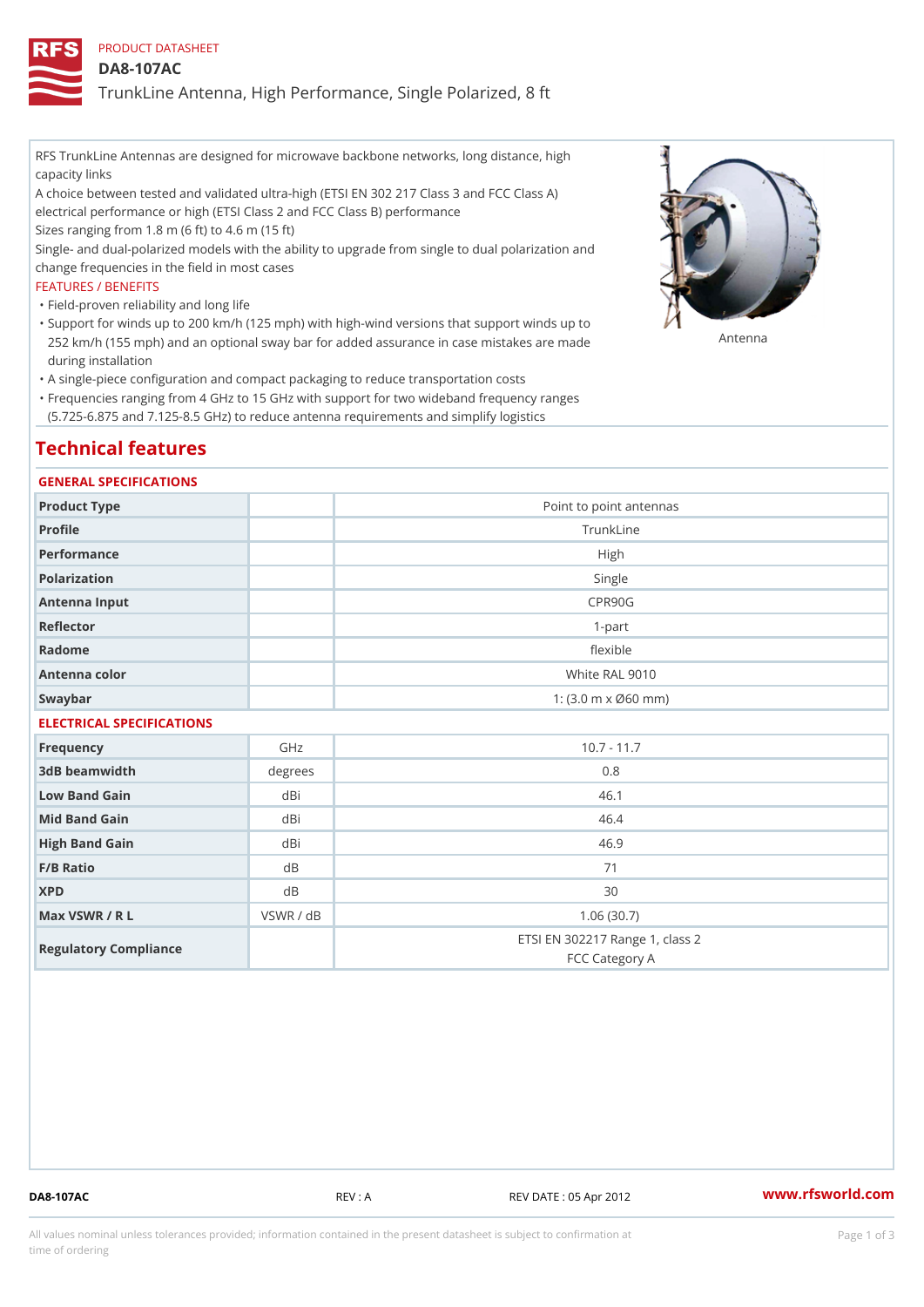# PRODUCT DATASHEET

DA8-107AC

TrunkLine Antenna, High Performance, Single Polarized, 8 ft

| MECHANICAL SPECIFICATIONS                                            |              |                                                                          |  |
|----------------------------------------------------------------------|--------------|--------------------------------------------------------------------------|--|
| Diameter                                                             | ft $(m)$     | 8(2.4)                                                                   |  |
| Elevation Adjustment                                                 | degrees      | ± 5                                                                      |  |
| Azimuth Adjustment                                                   | degrees      | ± 5                                                                      |  |
| Polarization Adjustment                                              | degrees      | ± 5                                                                      |  |
| Mounting Pipe Diameter<br>minimum                                    | $mm$ (in)    | 114(4.5)                                                                 |  |
| Mounting Pipe Diameter<br>maximum                                    | $mm$ (in)    | 114(4.5)                                                                 |  |
| Approximate Weight                                                   | kg (lb)      | 180 (396)                                                                |  |
| Survival Windspeed                                                   | $km/h$ (mph) | 200 (125)                                                                |  |
| Operational Windspeed                                                | $km/h$ (mph) | 190 (118)                                                                |  |
| <b>STRUCTURE</b>                                                     |              |                                                                          |  |
| Radome Material                                                      |              | PVC coated fabric                                                        |  |
| FURTHER ACCESSORIES                                                  |              |                                                                          |  |
| optional Swaybar                                                     |              | 1: SMA-SK-60-3000A (3.0 m x Ø60 mm)                                      |  |
| Further Accessories                                                  |              | SMA-WK-8 : Wind Kit<br>SMA-SKO-UNIVERSAL-L : Universal sway bar fixation |  |
| <b>MOUNTOUTLINE</b>                                                  |              |                                                                          |  |
| m m<br>$Dimension_A$<br>(in)                                         |              | 2616 (103.4)                                                             |  |
| m m<br>Dimension_B<br>(in)                                           |              | 1450(57.1)                                                               |  |
| m m<br>Dimension_C<br>(in)                                           |              | 460(18.1)                                                                |  |
| $Dim_D - D -$<br>m m<br>$114$ m m (4.5 _ ir ) $\sqrt{$ imp $\approx$ |              | 190(7.5)                                                                 |  |

Dimension\_E

Dimension\_F

mm (in)

m<sub>m</sub> (in)

310 (12.3)

1120 (44.1)

DA8-107AC REV : A REV DATE : 05 Apr 2012 [www.](https://www.rfsworld.com)rfsworld.com